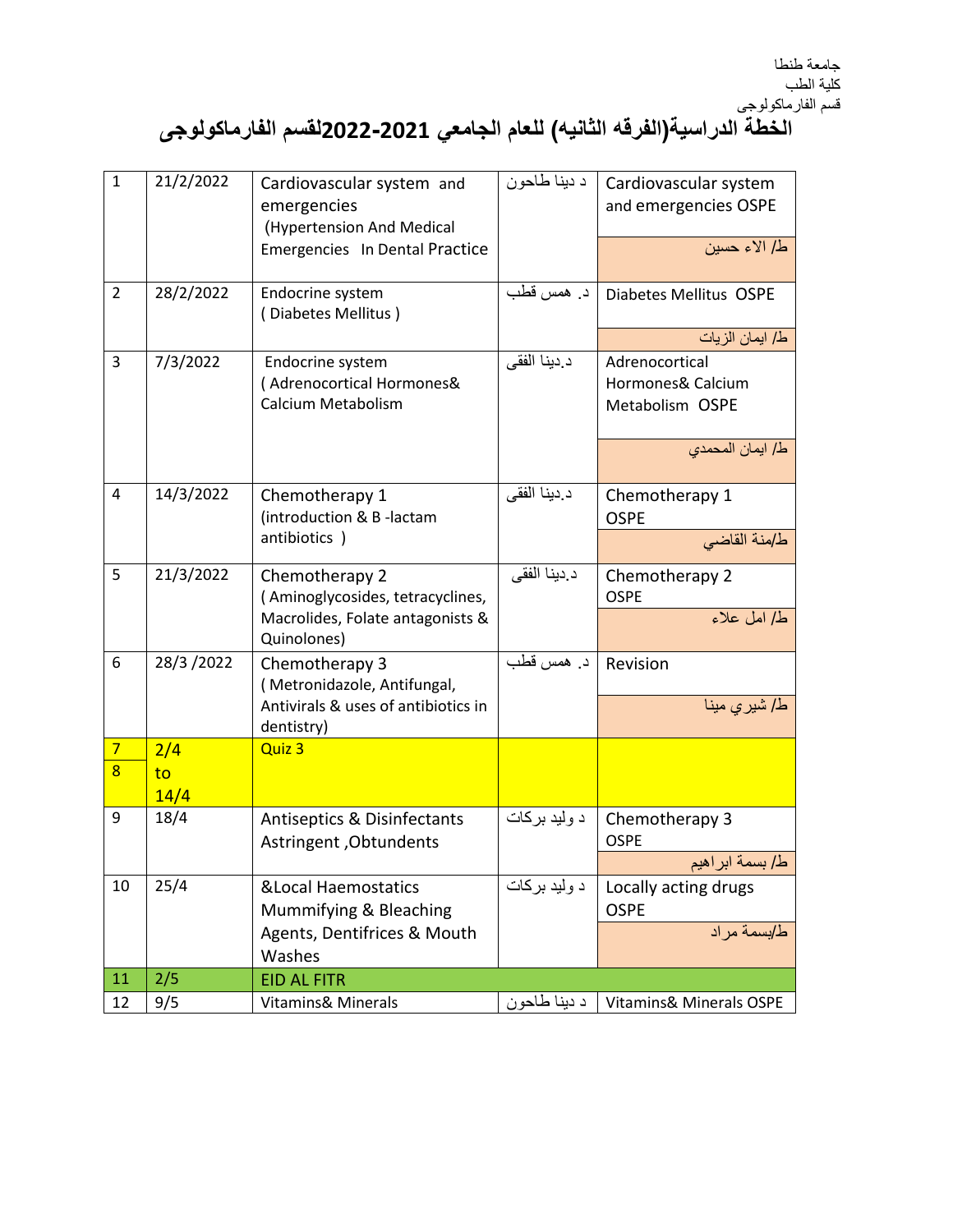|    |           |                                 |              | ط/ اسراء يسري                 |
|----|-----------|---------------------------------|--------------|-------------------------------|
| 13 | 16/5      | <b>Treatment Of Periodontal</b> | د. همس قطب   | Treatment Of                  |
|    |           | Diseases&Anti-Caries Drugs      |              | <b>Periodontal Diseases</b>   |
|    |           |                                 |              | <b>Anti-Caries Drugs OSPE</b> |
|    |           |                                 |              | ط/حنان الخولي                 |
|    |           |                                 |              |                               |
| 14 | 23/5      | Drug Induced Oral Disorders     | د دينا طاحون | Drug Induced Oral             |
|    |           |                                 |              | <b>Disorders</b>              |
|    |           |                                 |              | ط لمباء البلاط                |
|    |           |                                 |              |                               |
| 15 | 2022/5/28 | <b>Final exam</b>               |              |                               |
| 16 | حتى       |                                 |              |                               |
| 17 | 2022/6/9  |                                 |              |                               |
|    | $9 - 6 -$ | <b>End of academic year</b>     |              |                               |
|    | 2022      |                                 |              |                               |

Head of department **Course Course coordinator** 

**د. همس محمد قطــب أ.د.امـانى عبد الرحيم عابـدين**